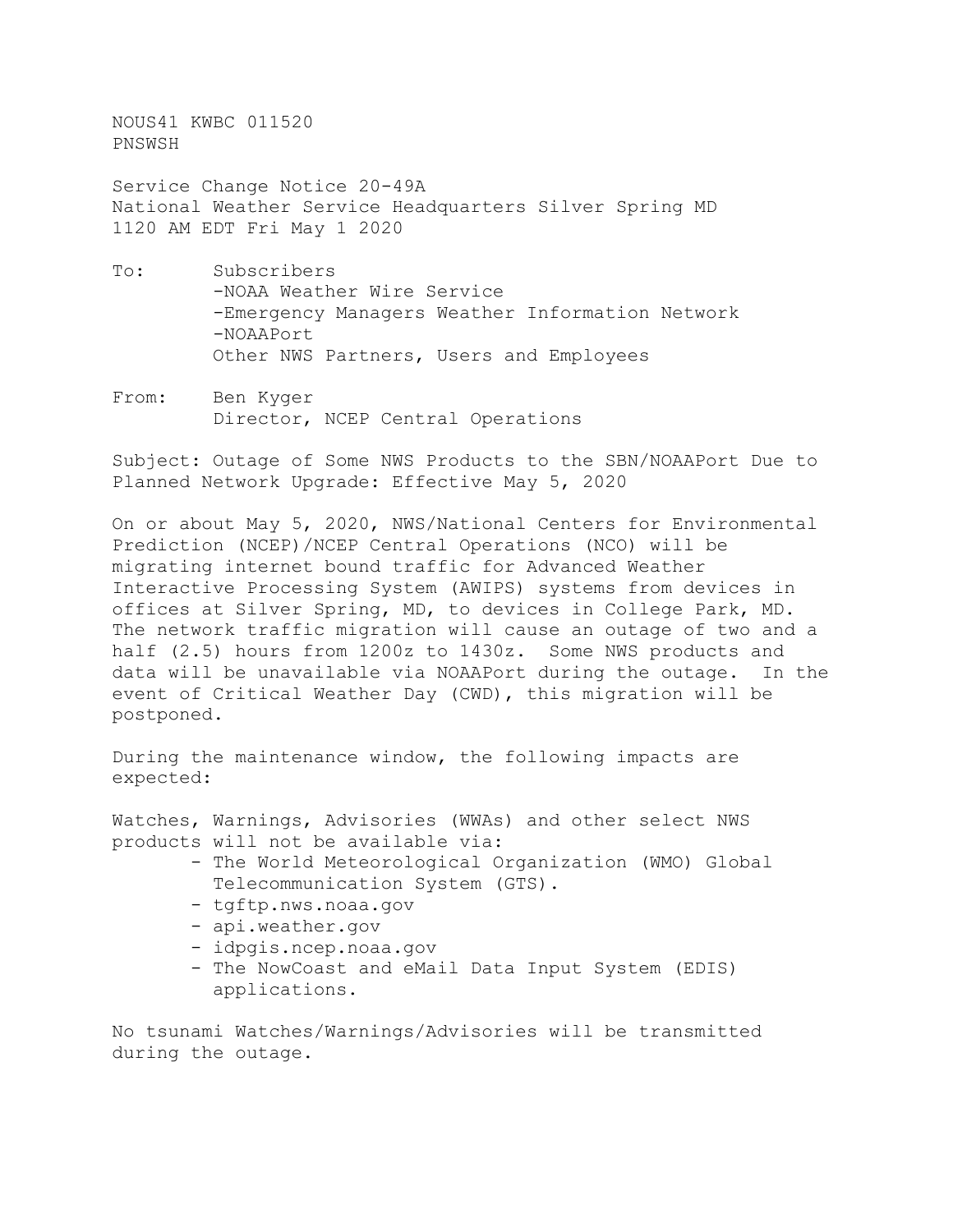NOAAPort/Satellite Broadcast Network (SBN) users will not receive the following datasets during the outage: - Surface observation data from the Federal Aviation Administration's (FAA's) Weather Message Switching Center Replacement (WMSCR) - NCEP Meteorological Assimilation Data Ingest System (MADIS) data - Multi-Radar/Multi-Sensor System (MRMS) data - Hydrometeorological Automated Data System (HADS) data. - NCEP models that run during the outage window (most, if not all model data will be sent at the end of the outage window) - NOAA20 sounding products (Legacy post processed satellite data) - Lightning data - Buoy products - METAR data (i.e. Canadian, FAA, military) - GTS-sourced data from international partners

- 
- Terminal Area Forecast (TAF) data

The intention is to queue up the data during the 2.5-hour window and send it at the end of the outage, but due to space restrictions, not all data may be backfilled.

Requests for forecasts via the SPOT application will be delayed during the maintenance window.

Some products available via the NWS Telecommunications Gateway (NWSTG), particularly on tgftp.nws.noaa.gov, will be unavailable during the outage, including but not limited to:

- National Digital Forecast Database (NDFD) products
- Radar level 3 (NEXRAD3)
- Upper air products
- Observations (METARs, SPECIs, Marine, etc.)

Again, the intention is to queue up the data during the 2.5-hour window and send it at the end of the outage, but due to space restrictions, not all data may be backfilled.

In addition, the 13Z through 15Z Real-Time Mesoscale Analysis (RTMA) and associated precipitation analysis products will likely experience some degradation due to expected missing input data during the outage.